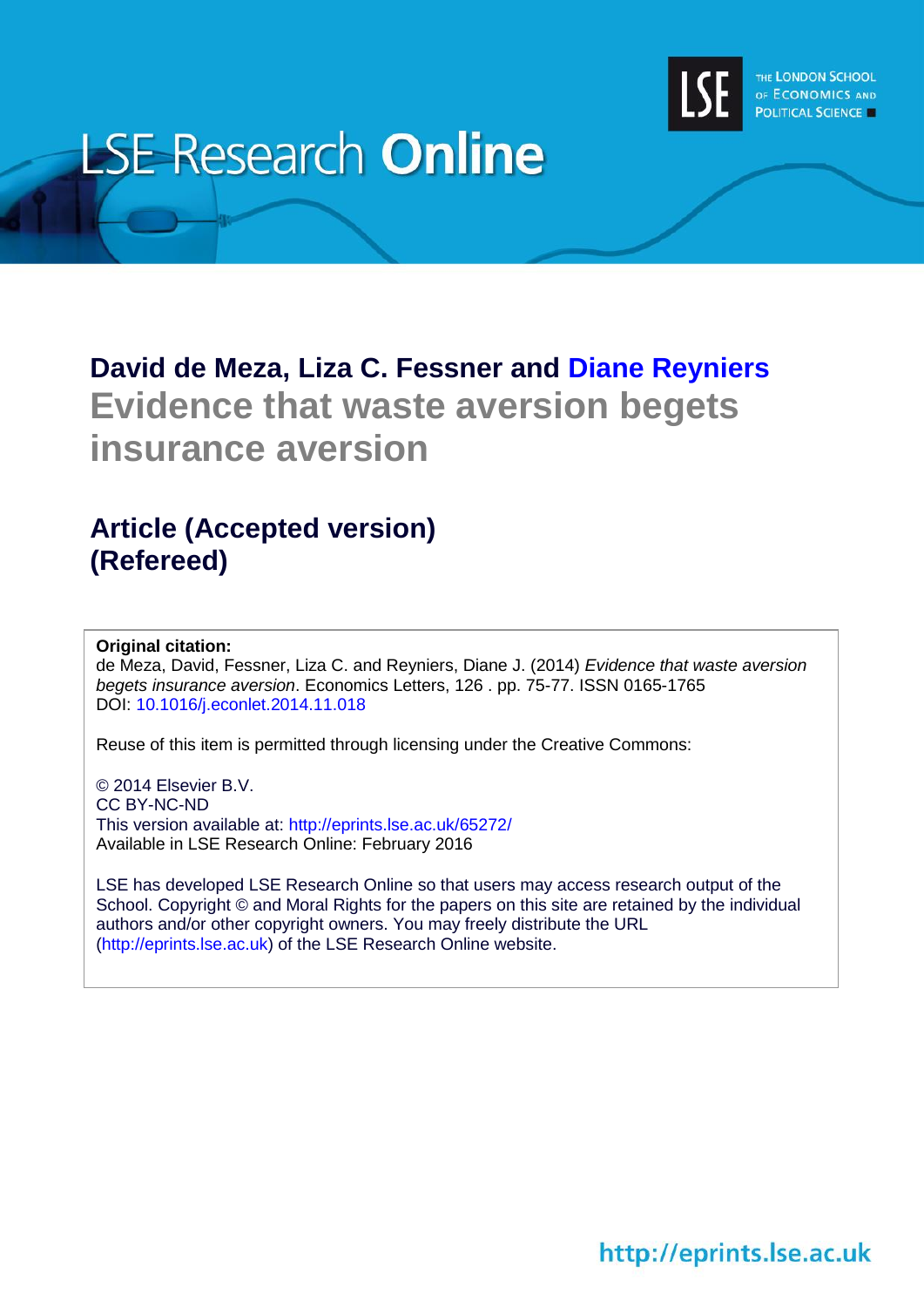### Evidence That Waste Aversion Begets Insurance Aversion<sup>1</sup>

David de Meza<sup>2</sup> Liza C. Fessner Diane Reyniers

London School of Economics

*Paying an insurance premium but not needing to claim is sometimes viewed as pouring money down the drain. Aversion to the perceived waste may lead to the rejection of fair insurance. Although policies paying rebates if no claim is made are not attractive to expected utility maximisers, this paper finds strong evidence they appeal to waste averters..* 

July 2014

JEL: G22, D8

1

Keywords: Insurance, waste aversion, no-claim rebate, prospect theory

<sup>&</sup>lt;sup>1</sup> Thanks to Edmund Cannon, Howard Kunreuther, Kristof Madarasz, Vikram Pathnia and a referee for helpful comments.

<sup>&</sup>lt;sup>2</sup> Corresponding author. <u>D.de-meza@lse.ac.uk</u>. LSE, Houghton Street, London WC2A 2AE, Tel.  $+449556576.$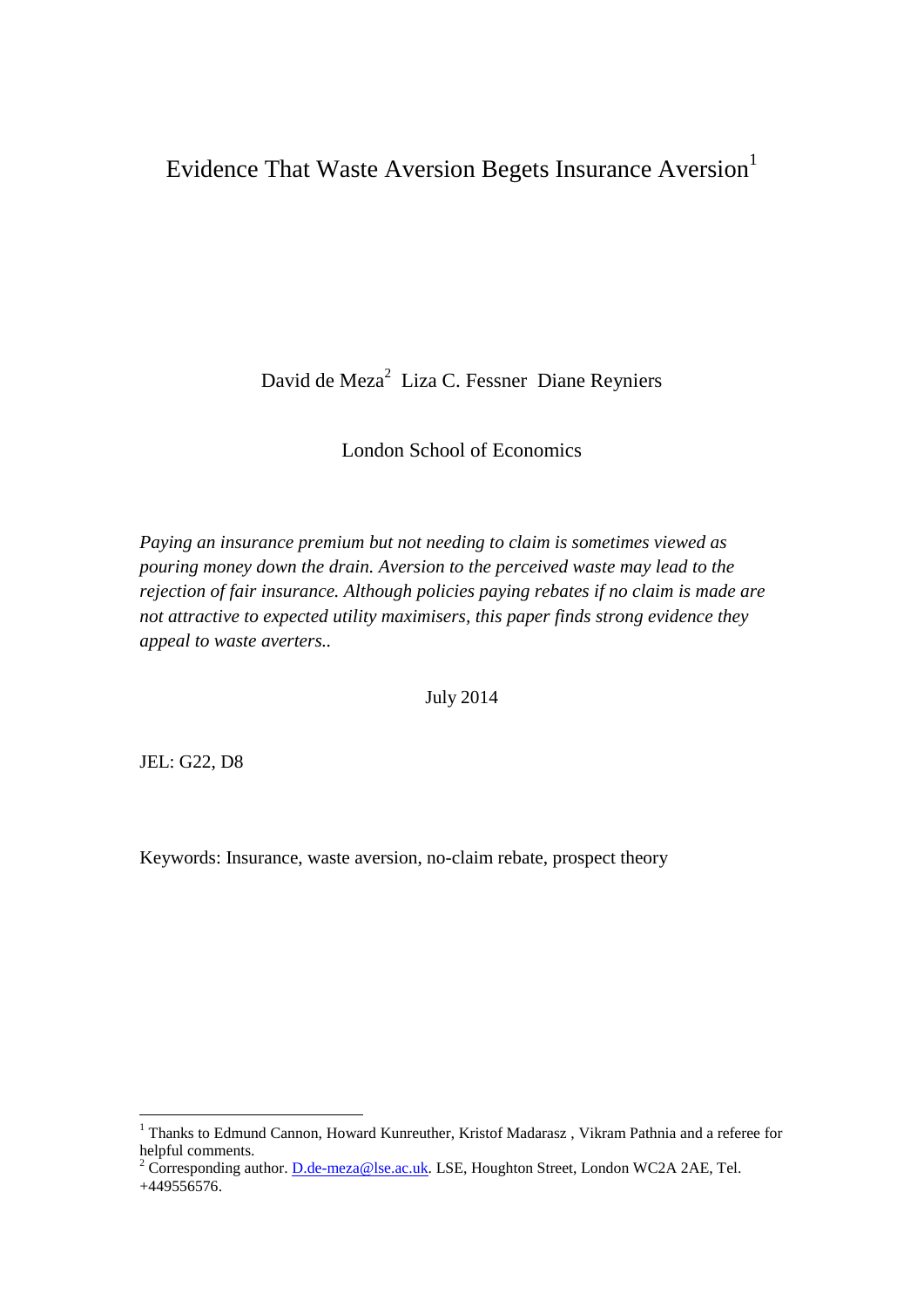*"If something happens and insurance pays, you feel you got your money's worth. But if nothing happens, you've been paying out all those premiums – don't you feel you've wasted your money? Well, I do."* Annemarie Colbin, CEO, The Natural Gourmet Institute*<sup>3</sup>*

#### **1. Introduction**

<u>.</u>

Insurance is surely an exception to the maxim that it is desirable to get your money's worth. Nevertheless, for many people paying a premium but not suffering a loss amounts to pouring money down the drain.<sup>4</sup> This paper provides evidence that waste averters (for example, people who insist on a small portion in a restaurant, even if doing so does not reduce the bill) are reluctant to buy insurance.<sup>5</sup> This tendency can be alleviated by higher premium policies paying a rebate if no claim is made (cashback insurance).

Johnson, Hershey, Meszaros and Kunreuther (1993) report striking evidence consistent with this view. Of their subjects, 57% prefer a cashback policy that is strictly dominated by regular insurance. Their explanation involves loss aversion. Standard insurance entails two downside events; the premium and, potentially, the deductible. The convex value function of Prospect theory implies two small losses are worse than a single larger loss of the same aggregate amount. A cashback policy with zero deductible may therefore be chosen over regular insurance with a deductible. This explanation does not though account for our finding that 52% of respondents preferred cashback insurance over zero deductible regular insurance of equal actuarial value. <sup>6</sup>

<sup>&</sup>lt;sup>3</sup> [http://www.foodandhealing.com/articles/article\\_weird\\_economics\\_healthcare.htm](http://www.foodandhealing.com/articles/article_weird_economics_healthcare.htm)

<sup>&</sup>lt;sup>4</sup> As Kunreuther et al. (1978) and Kunreuther and Pauly (2013) argue, it is common for people to regard insurance as an investment in which claims are the dividends. Not claiming is therefore a failed or wasted investment rather than a fortunate escape.

<sup>&</sup>lt;sup>5</sup> There is a psychological literature on waste aversion. For example, Arkes and Blumer (1985) propose that waste aversion may be responsible for the sunk-cost fallacy.

<sup>&</sup>lt;sup>6</sup> Insurance purchase can be reconciled with risk loving on the downside if loss probabilities are over weighted (see Krantz and Kunreuther (2007)). This though implies that a contract that

overcompensates losses would be preferred to an actuarially equivalent no claim rebate. This seems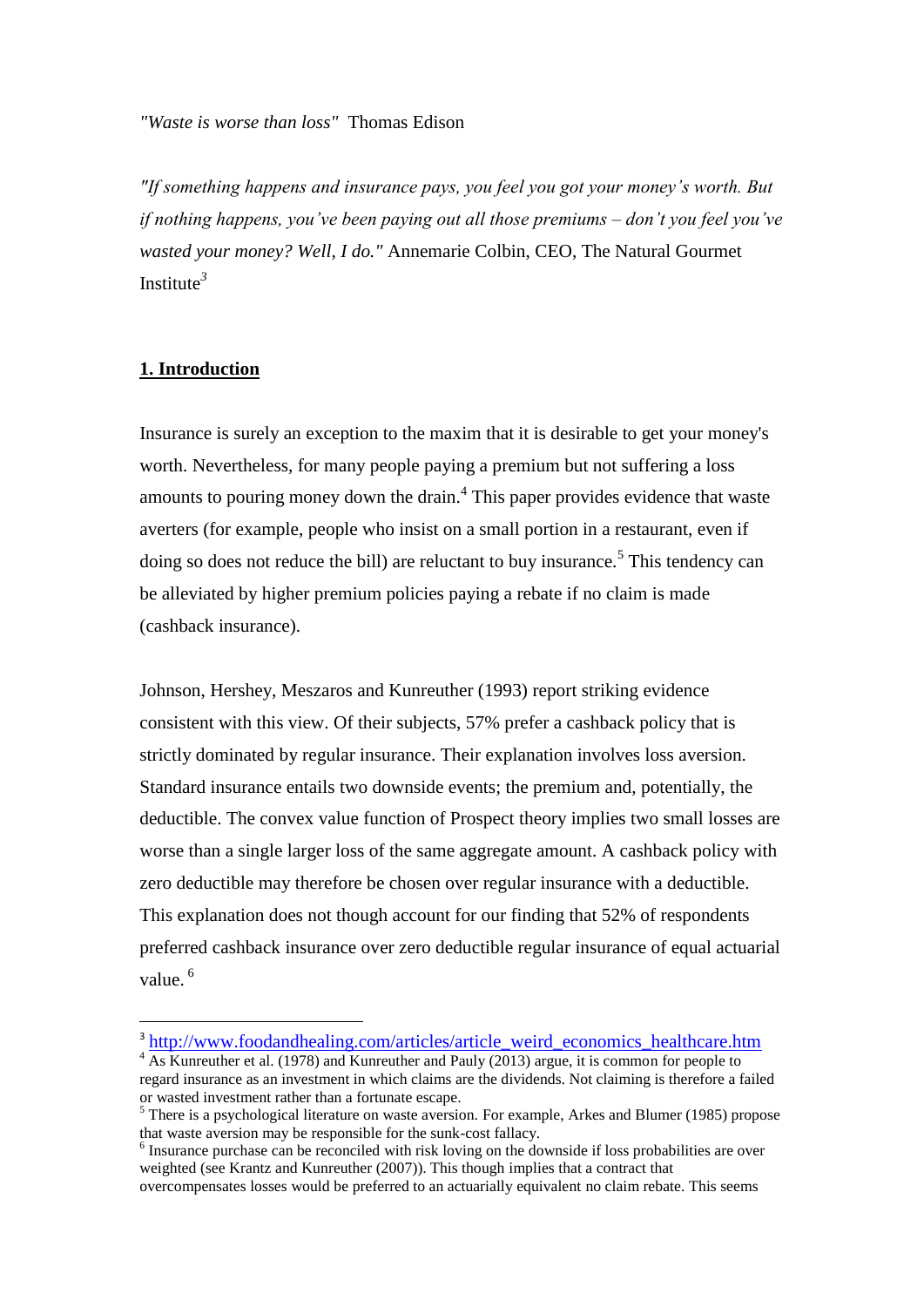To investigate the role of waste aversion, we study how the choice of boiler insurance depends on a waste-aversion index constructed from questions unrelated to insurance. The methodology and data collection procedure is described first. Results are then analysed. Finally, brief conclusions are drawn.

#### **2. Method**

<u>.</u>

#### **a) Questionnaire design**

Subjects receive details of two insurance policies. One is based on the Npower Hometeam 50 contract. This gives a 50% rebate if no claim is made for the year. The other policy has no rebate. Both policies pay full repair or replacement costs.

Participants make hypothetical choices between regular insurance at £12 per month or cashback insurance at £x, with x decreasing from 24 in the first question to 12 in the last question. The premium for cash-back insurance in each question is set so that a risk-neutral expected income maximiser is indifferent if their chance of boiler breakdown equals 0, 0.1, 0.2, ..., 1 respectively. Risk-averse subjects with these claim probabilities would therefore strictly prefer regular insurance. Rational, attentionpaying respondents select regular insurance in the first few questions and then switch to cash-back insurance by £12. Even if waste or loss aversion is present, there will be at most one switch point.

Following each choice between regular and cashback insurance, respondents are asked whether they prefer to be uninsured. Willingness to pay for cash-back insurance is therefore established along with whether regular insurance would be bought at a £12 premium if it was the only option available.

Respondents are also asked the following question:

*Imagine you are offered full insurance at £300 per year. Alternatively, you can get insurance at £400 per year and get £200 back if you don't make a claim. Suppose* 

unlikely to be the case. Another reconciliation is that the premium does not involve loss aversion, as in Sydnor (2010). Now overcompensation and a no claim rebate are equally preferred, which still seems implausible. Braun and Muermann (2004) explain low deductibles by means of regret aversion. This operates similarly to waste aversion, though the psychology is different.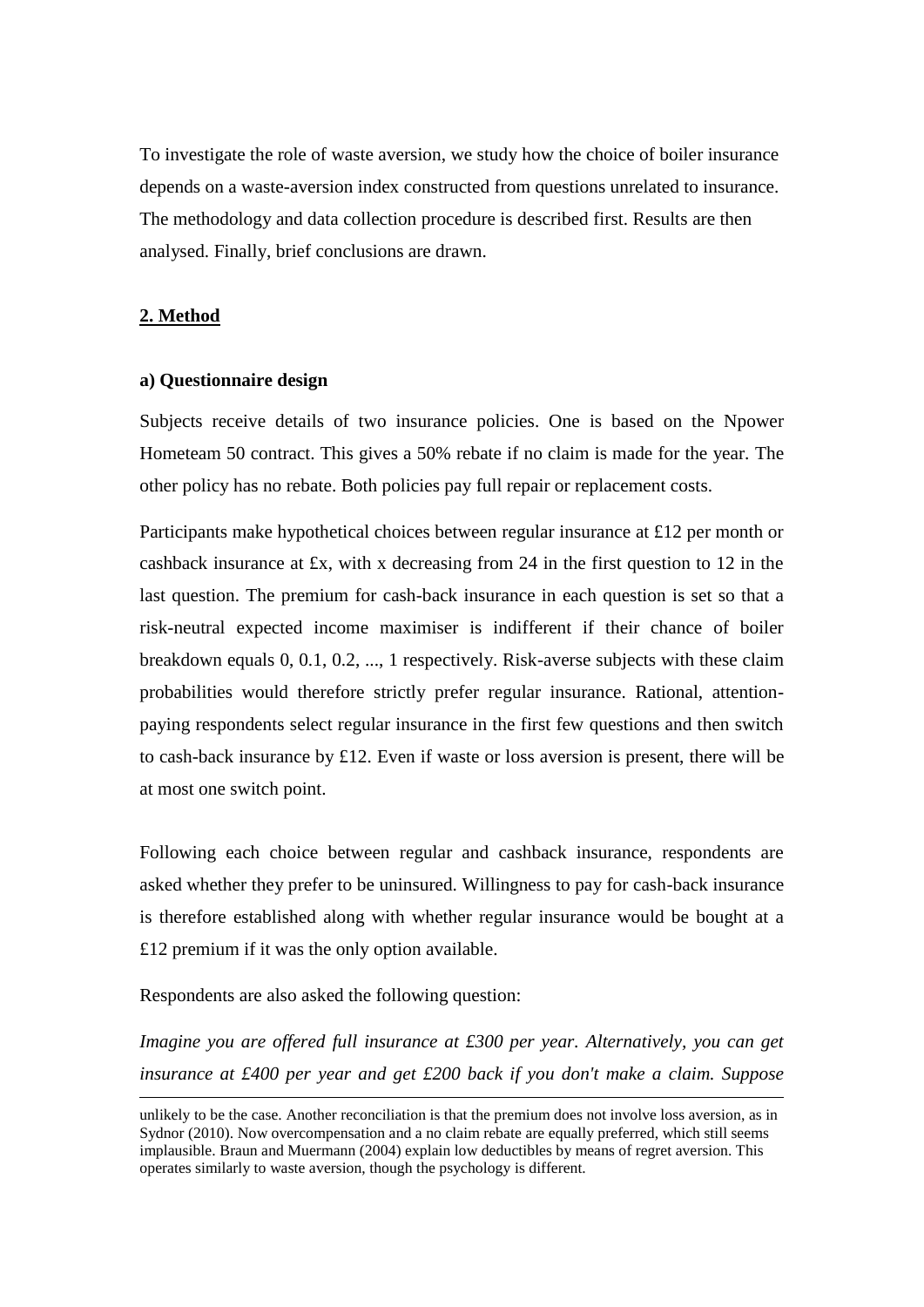*your chance of making a claim is 50% so that ON AVERAGE you are equally well off financially under these two policies. Which would you choose?*

This question spells out the financial calculation and specifies the exact loss probability.

To relate insurance purchase decisions to waste aversion we created a follow up survey administered a month later. It aims to capture the extent to which the respondent practices waste averting behaviour outside of the insurance context. Respondents indicate their level of agreement, from 1, low, to 5, high, with each of the following statements:

a) "I walk out of a cinema when I am not really enjoying the film."

b) "I always finish reading a book I bought even if I am not enjoying it."

c) "If I get a present of perfume or after-shave that I don't really like, I still use it."

d) "I save dinner leftovers to eat later."

e) "I upgrade my mobile phone as soon as I can."

f) "It is better to buy a house than rent it since you own the house when you've paid off the mortgage."

g) "If I joined my local tennis club for an upfront £250 fixed fee which entitles me to play as much as I want without extra charge, I would go and play tennis as much as possible to make the most out of the fee I paid."

h) "I don't like buying fruit or vegetables on a 2 for 1 offer if I think I may waste some of the food."

i) "I always throw out food if it's past its use-by date even if it still looks and smells ok."

k) "I like the idea of extended warranties because if the gadget breaks down you haven't wasted your money."

Most of these questions are directly about avoiding waste. The idea behind e) is that a waste avoider would not be in a rush to replace a perfectly serviceable phone. Question f) reflects the common belief that the problem with renting is that it is wasteful because there is nothing to show for it at the end of the day-the mean score was 4.3! Answers were aggregated into a single waste-aversion index.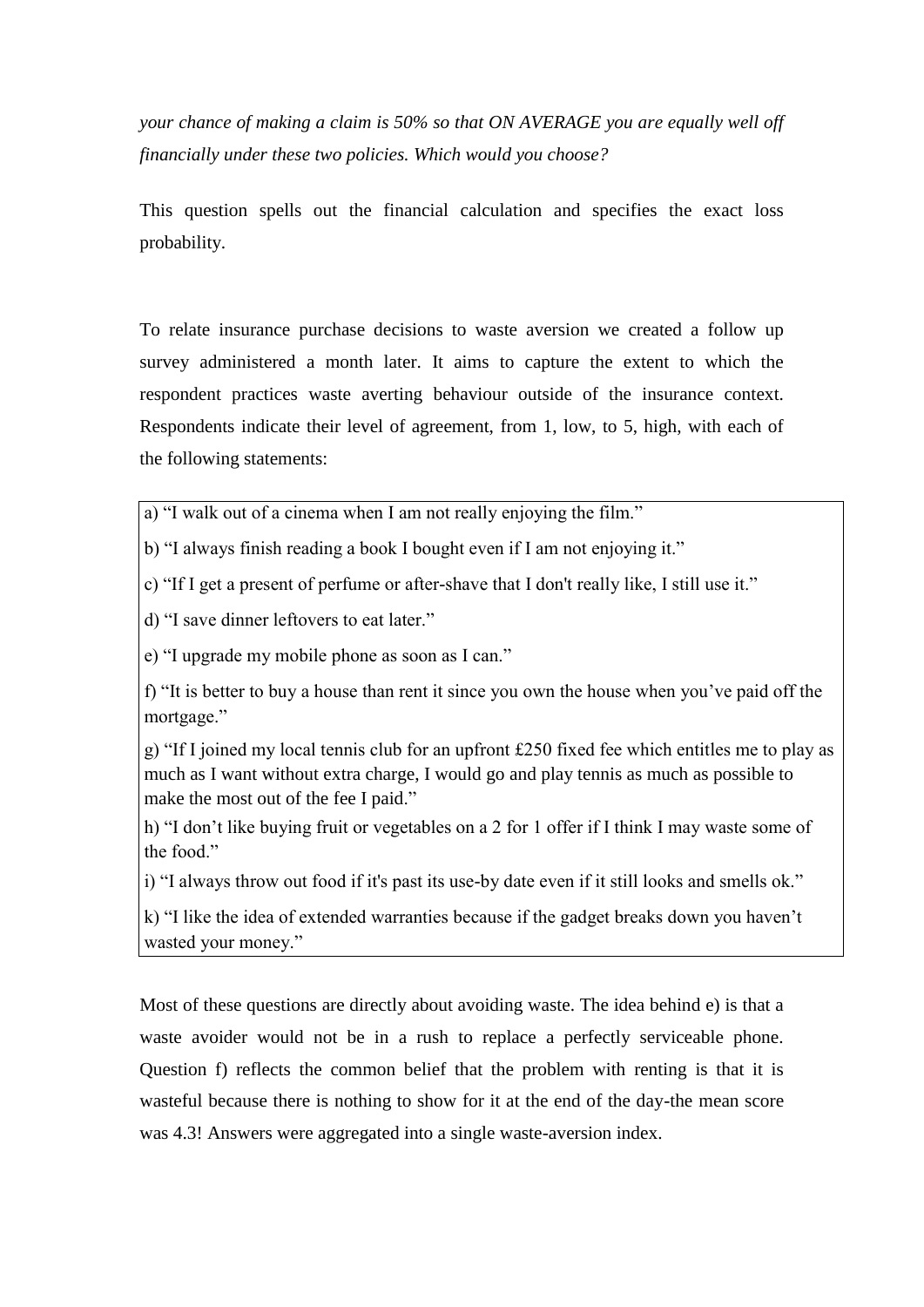Risk attitudes were measured in two ways. Respondents were asked whether they would prefer £1000 or a coin toss paying £4000 for heads and nothing for tails. In addition, a five point Likert scale measured the extent of agreement with the following statement:

*"I consider myself a risk-taker with respect to financial decisions".*

Subjects also reported their estimated chance of boiler breakdown in the coming year.

#### **Data collection**

The questionnaires were administered by the German market research agency, 'ODC Services GmbH'. 325 British gas-boiler owners were recruited. Of these, 39 made inconsistent choices such as double switching. The follow-up survey only went to consistent subjects of whom 236 responded.

#### **4. Findings**

The variables used in the regressions are in Table 1 and the regressions reported in Table 2.

| Variable name          | <b>Variable explanation</b>                                            |
|------------------------|------------------------------------------------------------------------|
| Age                    | Respondent's age                                                       |
| Cashback chosen        | Dummy equal to 1 if a respondent chooses cashback over regular         |
| when breakdown         | insurance with same expected cost when given the probability of        |
| probability specified. | loss.                                                                  |
| Chance                 | Respondent's estimate of the probability of their boiler breaking      |
|                        | down during the next 12 months.                                        |
| Female                 | Dummy variable $= 1$ if the respondent is female                       |
|                        | Dummy variable $= 1$ if a respondent chooses the coin toss rather than |
| Risktaker              | the sure amount and/or scores in the top two categories for financial  |
|                        | risk taking                                                            |
| Income                 | Respondent's income                                                    |
| No A-Levels            | Dummy equal to 1 if the respondent does not have A-Levels (an          |
|                        | academic school-leaving qualification taken at 18)                     |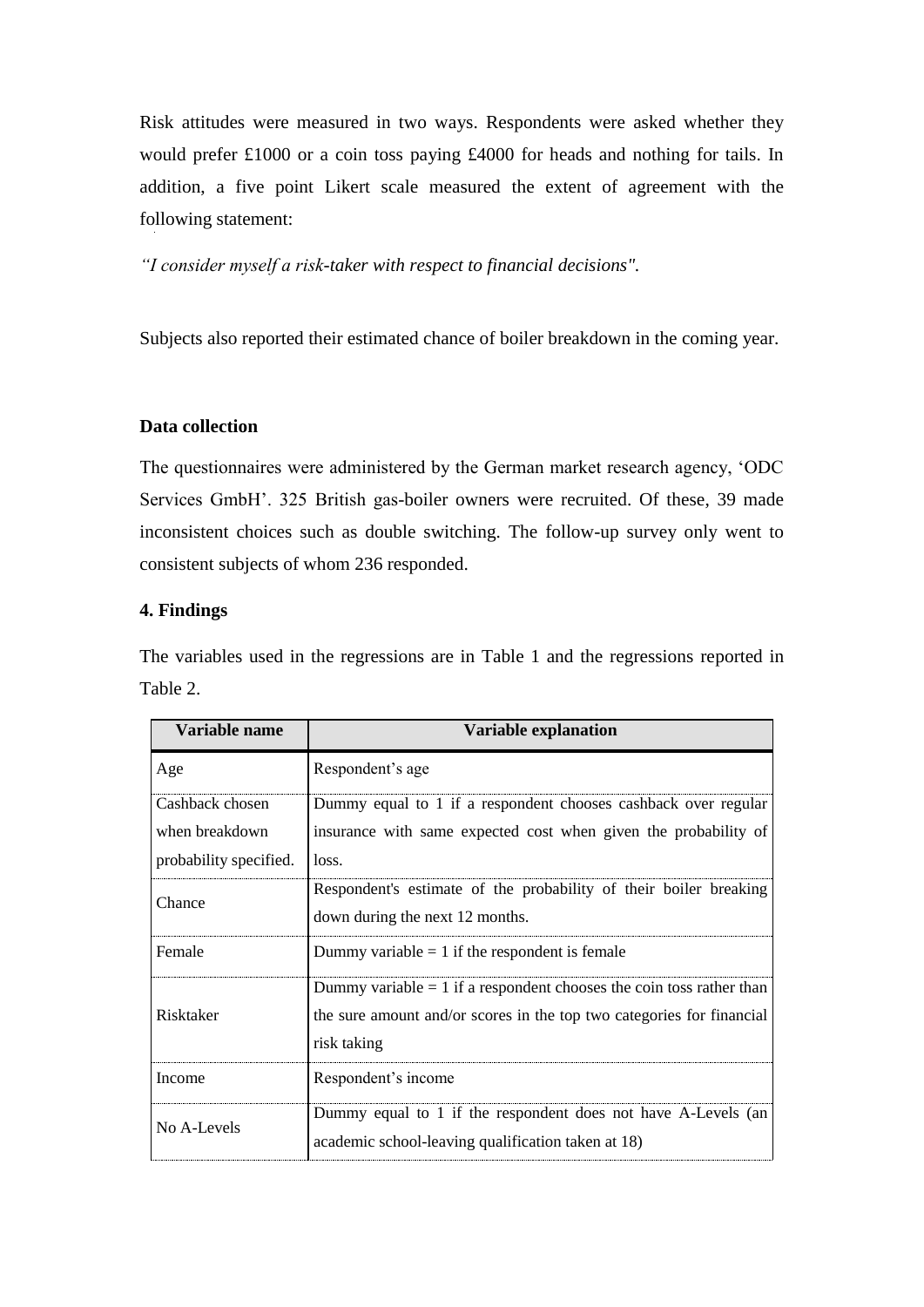| Switch to cash-back | The highest cash-back premium for which a respondent prefers cash-<br>back insurance to regular insurance                              |
|---------------------|----------------------------------------------------------------------------------------------------------------------------------------|
| Switch too soon     | Dummy equals 1 if the respondent switches to cash-back insurance<br>too soon, given their estimate of the chance of a boiler breakdown |
| Waste aversion      | Aggregate waste-aversion score.                                                                                                        |
| Buy regular         | Dummy equals 1 if buys regular insurance at £12 when the cashback<br>premium is too high for that to be the preferred option.          |
| Buy cash-back       | Dummy equals 1 if a respondent buys cashback at $£12$ .                                                                                |

|  | <b>Table 1: Variable definitions</b> |
|--|--------------------------------------|
|  |                                      |

|                                     | (1)                             | (2)                | (3)                 | (4)                   | (5)                       | (6)                                   |
|-------------------------------------|---------------------------------|--------------------|---------------------|-----------------------|---------------------------|---------------------------------------|
| <b>Dependent</b><br><b>Variable</b> | <b>Waste</b><br><b>Aversion</b> | <b>Buy regular</b> | <b>Buy cashback</b> | Switch to<br>cashback | <b>Switch Too</b><br>soon | Specified-<br>probability<br>cashback |
| Waste                               |                                 | $-0.02***$         | $-0.007$            | $0.1**$               | $0.01*$                   | $0.044***$                            |
| aversion                            |                                 | (0.317)            | (0.005)             | (0.045)               | (0.005)                   | (0.006)                               |
| <b>Risk Taker</b>                   | 0.58                            | $-0.18**$          | 0.006               | $1.3**$               | $0.14**$                  | $0.14*$                               |
|                                     | (0.83)                          | (0.079)            | (0.07)              | (0.56)                | (0.06)                    | (0.07)                                |
| Chance                              |                                 | $0.47***$          | $0.024*$            | $-0.84$               | $0.87***$                 | $-0.077$                              |
|                                     |                                 | (0.15)             | (0.12)              | (1.03)                | (0.12)                    | (0.14)                                |
| Income                              | $-0.14$                         | $-0.01$            | $-0.008$            | 0.09                  | $-0.12$                   | $-0.023$                              |
|                                     | (0.2)                           | (0.019)            | (0.016)             | (0.13)                | (0.15)                    | (0.017)                               |
| No A-Levels                         | 1.07                            | $-0.043$           | $-0.09$             | $-0.16$               | 0.035                     | $0.12*$                               |
|                                     | (0.71)                          | (0.07)             | (0.06)              | (0.5)                 | (0.057)                   | (0.066)                               |
| Female                              | 1.15                            | $-0.006$           | $-0.1*$             | $-0.59$               | $-.03$                    | $-0.1*$                               |
|                                     | (0.73)                          | (0.07)             | (0.06)              | (0.47)                | (0.05)                    | (0.06)                                |
| Age                                 | $-0.02$                         | 0.004              | $0.006$ **          | $-0.014$              | $-0.002$                  | 0.002                                 |
|                                     | (0.03)                          | (0.003)            | (0.002)             | (0.02)                | (0.002)                   | (0.003)                               |
| Constant                            | 34.3***                         | $0.99$ ***         | $0.78***$           | $13.2$ ***            | $-0.19$                   | $-0.73$ ***                           |
|                                     | (1.92)                          | (0.28)             | (0.24)              | (2.02)                | (0.23)                    | (0.26)                                |
|                                     | $n = 236$                       | $n = 236$          | $n = 236$           | $n = 236$             | $n = 236$                 | $n = 236$                             |
|                                     | $R^2$ adj. = 0.069              | $R^2$ adj. = 0.1   | $R^2$ adj. = 0.044  | $R^2$ adj. = 0.05     | $R^2$ adj.=0.21           | $R^2$ adj. = 0.23                     |

|  | <b>Table 2: Regression results</b> |  |
|--|------------------------------------|--|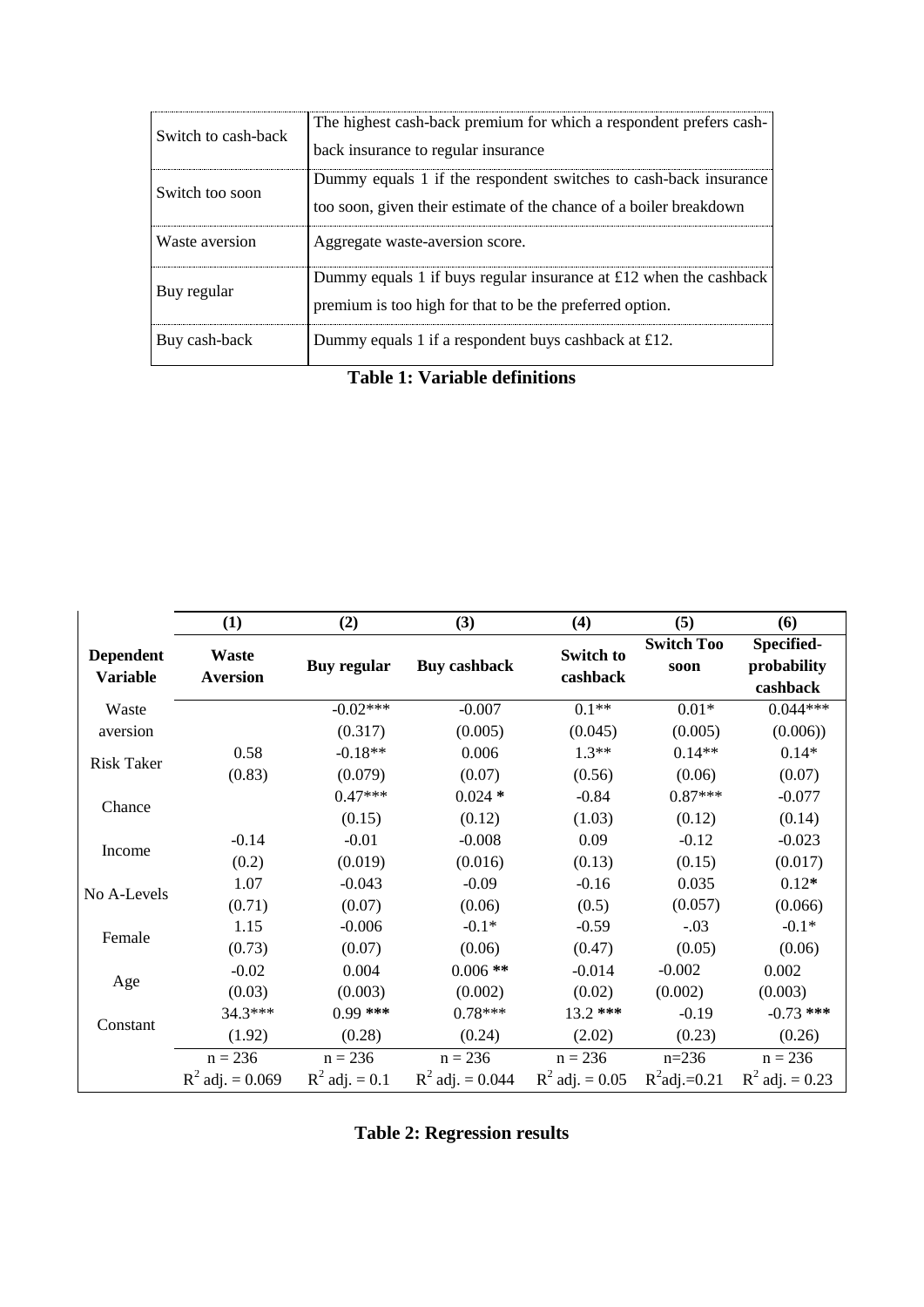Standard errors are in parentheses. \*, \*\*, \*\*\* indicate significant at the 10%, 5%, and 1% level.

The important implications of the numbered regressions are summarised below.

#### **1) Determinants of waste aversion**

Waste aversion is not significantly associated with the other variables indicating in particular that it does not proxy for risk preference.

#### **2) Buy regular**

Column (2) indicates that waste averters are significantly less likely to buy regular insurance. A one standard deviation increase in waste aversion lowers the purchase probability by 0.2. In addition, insurance is more attractive if boiler breakdown is likely. Risk aversion increases insurance demand.

#### **3) Buy cashback**

The aim is to see whether cashback insurance is less affected by waste aversion. To eliminate the effect of waste aversion on substitution between policies, the test is undertaken at cash-back premium £12, at which regular insurance is dominated. The waste-aversion coefficient is negative, as with regular insurance (eq.2), but it is no longer significant. Cash-back policies do seem to offset waste aversion.

#### **4) Switch to cash-back**

The dependent variable in column (4) is the cashback premium at which the two policies are equally preferred. Increasing waste aversion by one standard deviation increases the preference for cashback over regular full-cover insurance by 0.14, significant at the 5% level.

#### **5) Switching too soon**

25% of respondents prefer cash-back insurance at premiums that that lower their subjectively evaluated expected income. As cashback is riskier than regular insurance, these subjects violate expected utility theory. Waste averters are significantly more likely to do so (one standard deviation increase in waste aversion increasing the probability of switching too soon by 0.11). So are those with a high chance of boiler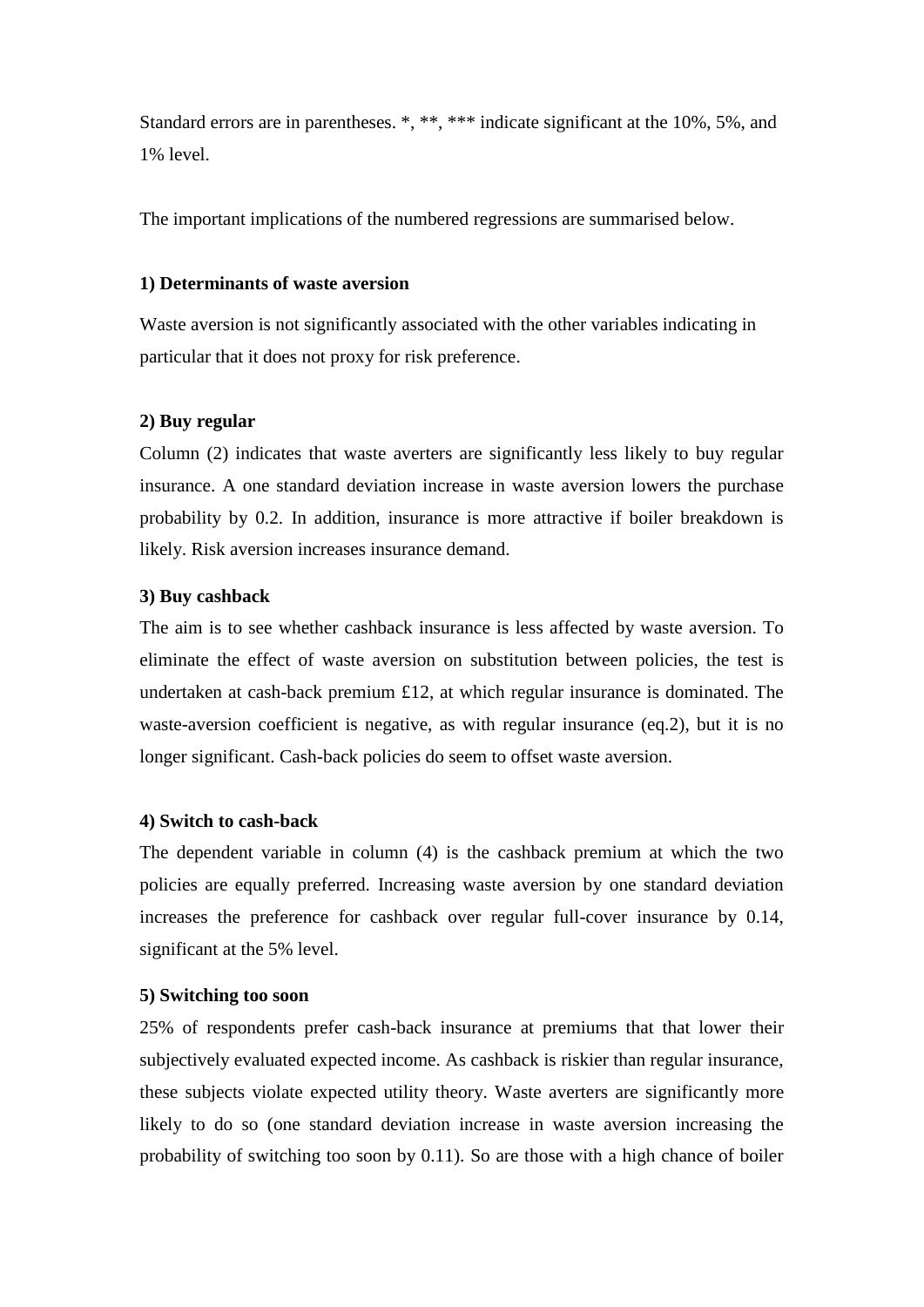breakdown. This probably reflects that breakdown probabilities are estimated imprecisely estimated and not fully taken into account when choices are made.

#### **6) Specified-probability Cash-back**

In column 6, the dependent variable is a dummy equal to one if the cash-back policy is chosen over regular insurance when the breakdown probability is specified and it is explicit that both options deliver equal expected returns. Relative to the switch-toosoon measure, the proportion of choices inconsistent with expected utility is much higher at 52%. A one standard deviation increase in waste aversion raises the probability of choosing cashback by 0.44. The cashback effect may be even higher here because precise knowledge of probabilities eliminates ambiguity, making the risky choice more acceptable, as found by Hogarth and Kunreuther (1995).

#### **6. Conclusions**

This paper finds that for some subjects, waste aversion resembles a tax on insurance. The anticipation that there will be nothing to show for premiums paid diminishes the attraction of insurance. Cashback insurance counteracts this effect. No-claims bonuses, though normally attributed to the incentive to combat asymmetric information, may also have merit as waste-aversion antidotes.

#### **References**

**Arkes H., R. and Blumer, C., 1985.** The Psychology of Sunk Cost. *Organizational Behaviour and Human Decision Processes*, Volume 35, Issue 1, pp. 124-140.

**Braun, M. and Muermann, A., 2004.** The Impact of Regret on the Demand for Insurance. *The Journal of Risk and Insurance*, Volume 71, Number 4, pp. 737-767.

**Hogarth, R. M. and Kunreuther, H., 1995.** Decision Making under Ignorance: Arguing with Yourself. *Journal of Risk and Uncertainty*, Volume 10, Issue 1, pp.15- 36.